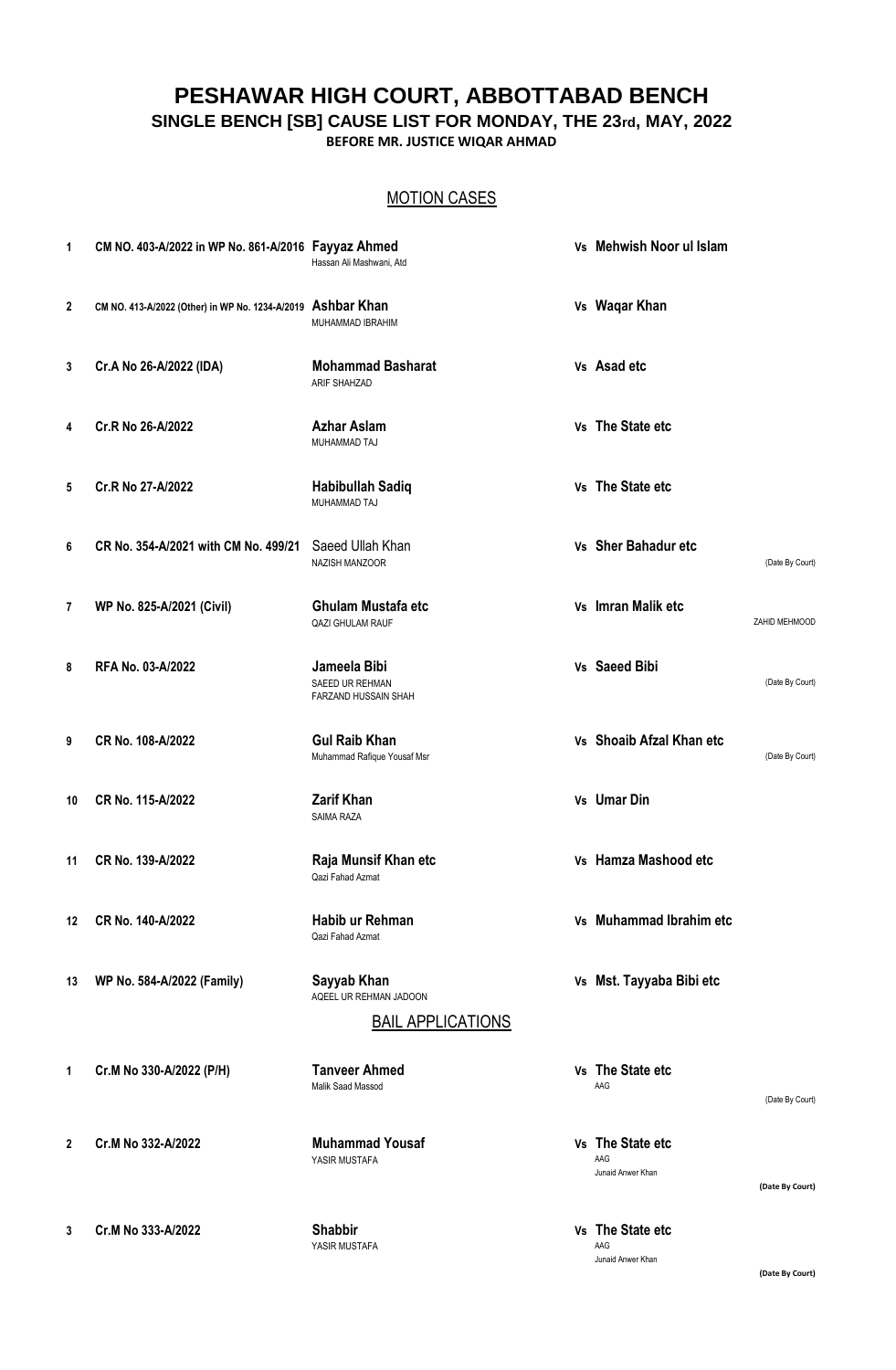| 4  | CrM NO 357-A/2022                   | Arshid Ali Khan<br>SHAD MUHAMMAD KHAN                                        | Vs The State<br>AAG                                                         |                 |
|----|-------------------------------------|------------------------------------------------------------------------------|-----------------------------------------------------------------------------|-----------------|
| 5  | CrM No. 359-A/2022                  | Noman Khan<br>Fazal i Haq Abbasi                                             | Vs The State<br>AAG                                                         | (Date By Court) |
|    |                                     | <b>CIVIL MISC: APPLICATIONS(NOTICE)</b>                                      |                                                                             |                 |
| 1  | CM No. 96/19 in RFA No. 73-A/2019   | <b>Ahmed Saeed</b><br>ZAFAR IQBAL                                            | Vs Anwar ul Haq etc                                                         |                 |
| 2  | CM No. 17/21 in RFA No. 13-A/2021   | <b>Umar Khitab etc</b><br>Qazi Muhammad Azhar                                | Vs Umar Khitab Shah<br>In person                                            |                 |
|    |                                     | <b>OLD NOTICE CASES</b>                                                      |                                                                             |                 |
| 1  | CR No. 60-A/2004 (P/H)              | <b>Syed Masoom Shah</b><br><b>MUNIR HUSSAIN</b>                              | Vs Syed Abdul Sattar & others<br>QAZI OBAID UR REHMAN<br>DILDAR AHMED KHAN  | (Date By Court) |
| 2  | CR No. 143-A/2004                   | <b>Syed Abdul Sattar</b><br><b>QAZI OBAID UR REHMAN</b>                      | Vs Syed Masoom Shah<br><b>MUNIR HUSSAIN</b>                                 |                 |
|    |                                     |                                                                              | (Date By Court)                                                             |                 |
| 3  | CrM (Q) No. 03-A/2010               | <b>Syed Abdul Sattar</b><br>DILDAR AHMED KHAN<br><b>QAZI OBAID UR REHMAN</b> | Vs Mir Zaman<br><b>MUNIR HUSSAIN</b><br>(Date By Court)                     |                 |
| 4  | CR No. 77-A/2006                    | Mst. Mah Jabeen<br><b>KHURSHID KHAN</b>                                      | Vs Mst. Sajida Begum<br><b>USMAN SALEEM AWAN</b>                            |                 |
| 5  | CR No. 80-A/2008                    | <b>Balqis Begum</b><br><b>QAZI OBAID UR REHMAN</b>                           | Vs Collector Abbottabad<br>AAG<br>MUHAMMAD ARIF KHAN<br>SARDAR TAHIR HASSAN |                 |
|    |                                     |                                                                              |                                                                             | (Date By Court) |
| 6  | RFA No. 50-A/2009 with CM No. 65/22 | <b>M/s Shahid Constructors</b><br>MUHAMMAD MASOOD KHAN                       | Vs Islamic Republic of Pakistan etc<br>DAG Abbottabad                       | (Date By Court) |
| 7  | CR No. 243-A/2009                   | <b>Abdul Sattar</b><br>Sajjad Ahmed Ramz                                     | Vs Muhammad Anwar<br>ZAHID IDRRES MUFTI                                     |                 |
| 8  | CR No. 244-A/2009                   | <b>Abdul Sattar</b><br>Aqeel Sarwar Tanoli                                   | Vs Muhammad Anwar<br>ZAHID IDRRES MUFTI                                     |                 |
| 9  | CR No. 247-A/2009                   | Fazal ur Rehman etc<br><b>OWAIS KHAN ALIZAI</b>                              | Vs Aziz ur Rehman etc                                                       | (Date By Court) |
| 10 | CR No. 275-A/2009                   | <b>Mst Zubaida Khatoon</b><br>Malik Muhammad Asif                            | Vs Muhammad Javed & others<br>Sajjad Ahmed Ramz                             |                 |
| 11 | CR No. 331-A/2009                   | <b>Muhammad Javed &amp; others</b><br>Sajjad Ahmed Ramz                      | Vs Mst. Zubaida Khatoon<br>Malik Muhammad Asif                              |                 |

**12 WP No. 44-A/2009 (Civil) Haji Khalil ur Rehman Vs Dost Muhammad Haji Khalil ur Rehman**<br>Syed Sajjad Hassan Shah

**EXAMPLE MATTELY**<br>RIAZ AHMAD<br>Malik Muhammad Asif

Malik Muhammad Asif<br>RIAZ AHMAD

**Mst Zarjan<br>Syed Sajjad Hassan Shah** 

**13 WP NO. 287-A/2009 (Civil) Mst Zarjan Vs Dost Muhammad**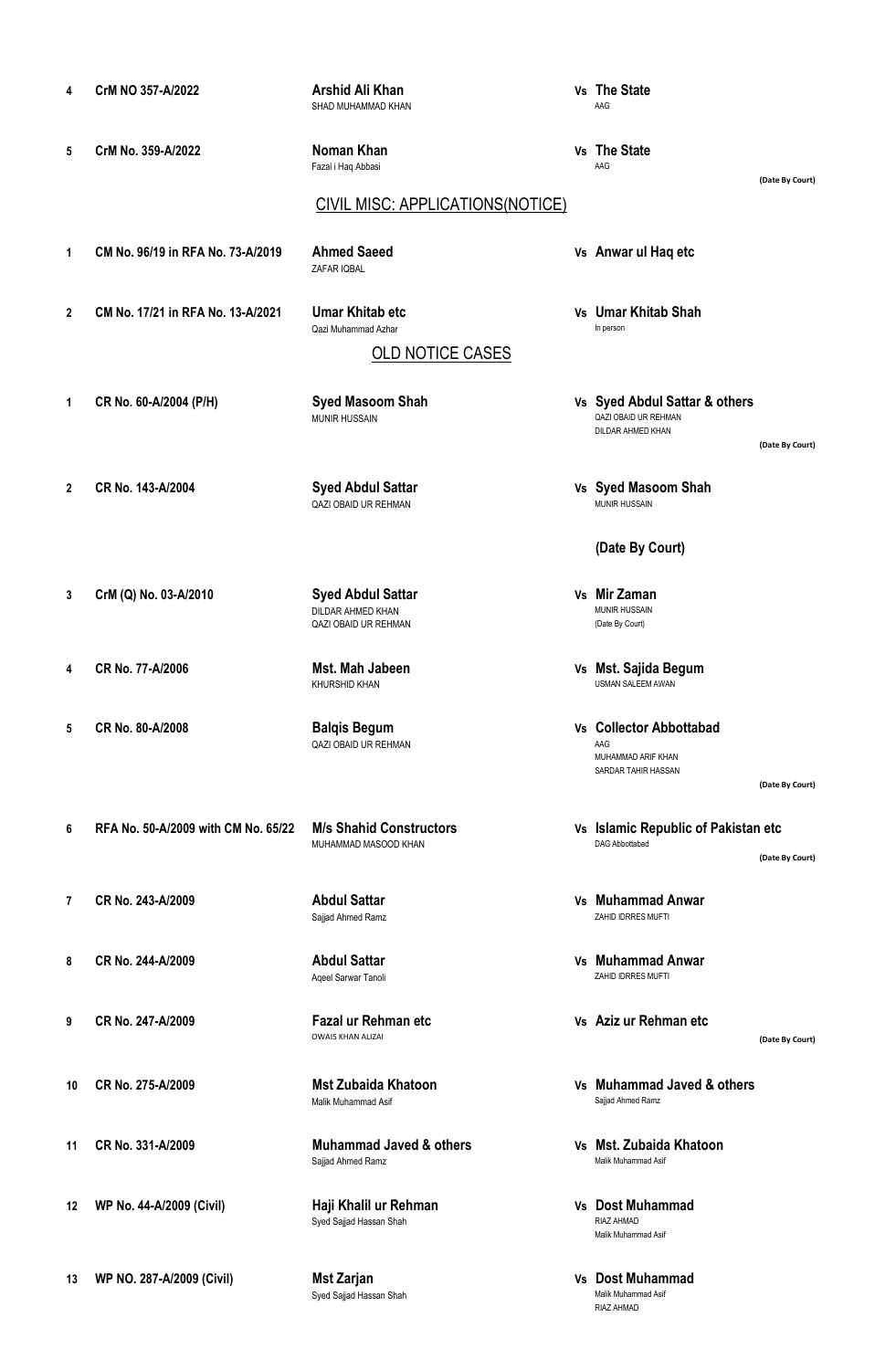- 
- 
- **16 CR No. 562-A/2010 Muhammad Hayat Khan Vs Khasta Muhammad**
- 
- 
- 
- 
- 
- 
- 
- 
- -
- 
- 
- 
- 
- **6 WP No. 674-A/2021 (Family) Sobia Bibi Vs Sultan etc**
- 
- **15 CR No. 561--A/2010 Muhammad Hayat Khan Vs Khasta Muhammad** MUHAMMAD WAJID KHAN
	- MUHAMMAD WAJID KHAN
	- Amanullah Khan Salik
- **18 RFA No. 95-A/2012 Administrator TMA Haripur Vs Zahid Mehmood** MUHAMMAD IBRAHIM Qazi Rasheed Ahmed Arshad
	- QAZI MUHAMMAD ARSHAD
	-
- **21 COC No. 63-A/2018 Muhammad Ashraf Vs Sabir Sultan** BAKHTIAR AHMED AWAN Abdul Aziz Khan Tanoli SYED SHAH FAISAL
	- Sultan Ahmed Jamshed Atd
- **23 CR No. 290-A/2017 Muhammad Yousaf & others Vs Shifahat Ali & others** Hafiz Iftikhar Ahmed Khan Atd
	- PRE-ADMISSION NOTICE CASES
- **1 CR No. 94-A/2018 Raja Khalid Vs Mushtaq & others** Muhammad Zareed Qureshi, Atd
- **2 WP No. 322-A/2018 (Civil) Raja Khalid Vs Mushtaq** Muhammad Zareed Qureshi, Atd
	- Syed Sajjad Hassan Shah AAG
- **4 CR No. 343-A/2019 Nazir Ahmed Vs Chan Muhammad** Muhammad Shafiq Tanoli Haripur
	- HAJI GHULAM BASIT
	- NASEER AHMAD KHAN
		- OTHER NOTICE CASES
- **1 BCA No 894-A/2020 Majid Abdul Qayyum Vs Tayyab**
- **2 BCA No 1082-A/2021 Safdar Zaman Vs** The State QAZI MUHAMMAD ARSHAD
- **14 CR No. 354-A/2010 Sajjad Ahmed Vs Muhammad Haroon & others** Syed Sajjad Hassan Shah Msr MALIK FIAZ AHMED
	-
	-
- **17 WP NO. 191-A/2011 (Civil) Zojan Vs Additional District Judge etc**
	-
- **19 CR No. 452-A/2012 Asghar Din Vs Arshad Umer & others**
- **20 WP No. 146-A/2015 (PAN) Sabir Sultan Vs Muhammad Ashraf etc** Hafiz Bakhtiar Ahmed Awan
- **(Date By Court)**
- 
- **22 CR No. 268-A/2017 Syed Mazhar Hussain Shah Vs Muhammad Saein & others**
	-
	-
	-
- **3 CR No. 276-A/2019 Muhammad Rafique Vs Muhammad Miskeen & others** Junaid Anwer Khan
	-
- **5 WP NO. 814-A/2019 (Other) Muneer Ahmed Vs Galliyat Development Authority**
	-
	- DILDAR AHMED KHAN AAG
	- MALIK AMJAD ALI
- 
-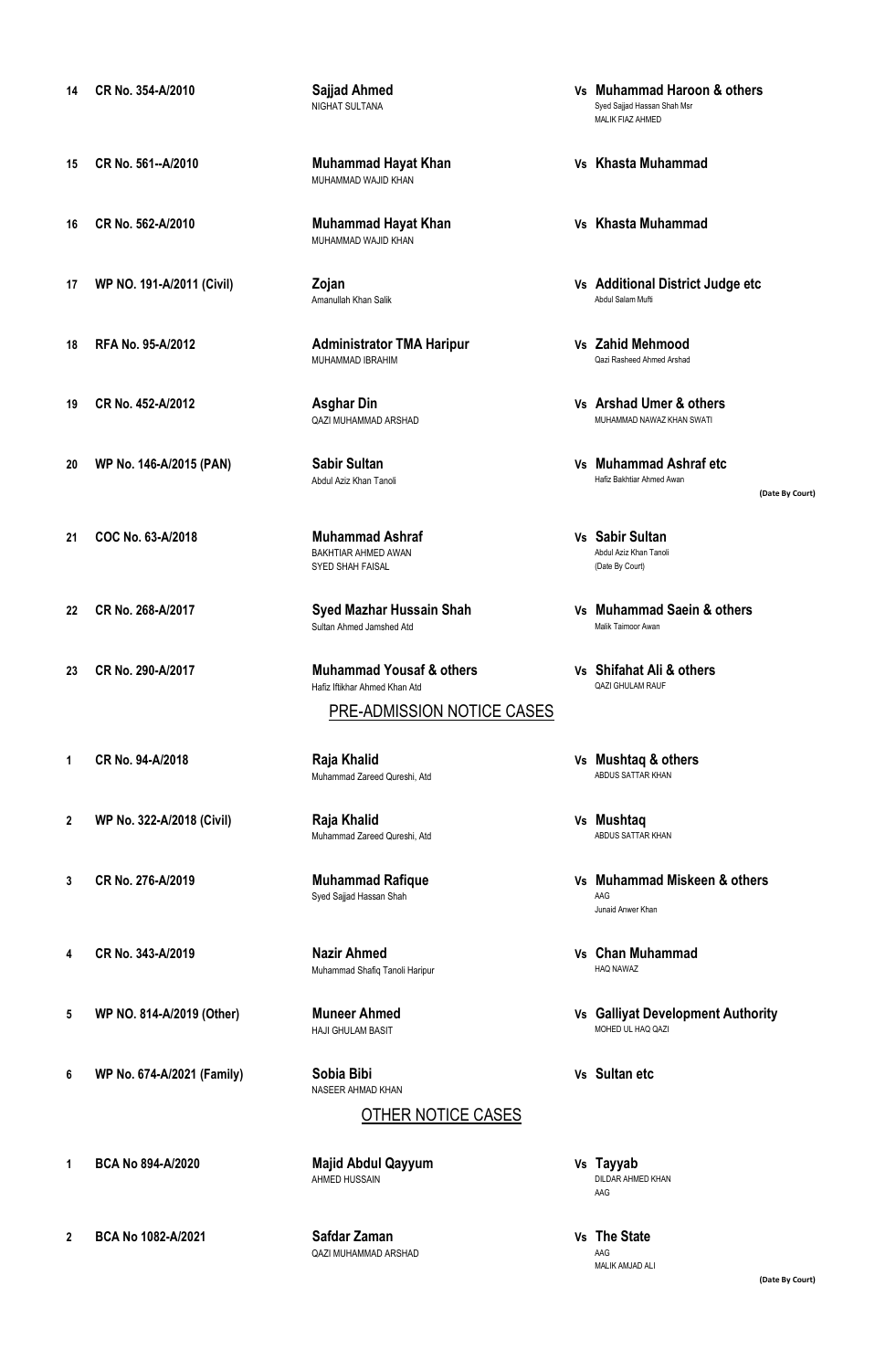- **3 CrA No 22-A/2022 (S.S) with CrM No. 65-A/2022 Amir khan Vs The State** Malik Saad Massod
- **4 CrA No 25-A/2022 (S.S) Muhammad Asif Vs The State**
- **5 CrA No 07-A/2021 (Acq) The State Vs Shah Nawaz**
- **6 CrR No 24-A/2021 Mazhar Ali Vs The State**
- 
- 
- AAG
- UBAID UR REHMAN AAG
- 
- 
- 
- 
- HAQ NAWAZ
- **12 RFA No. 124-A/2021 MD KP Highway Authority etc Vs Amanullah Khan etc** Kiran Ayub Tanoli Atd
	- NAZISH MANZOOR
	- S. MUHAMMAD MUNIR AAG
		- LABOUR TRIBUNAL CASES

JAWAD ALI KHAN Junaid Anwer Khan

- 
- SEHRISH HABIB AAG
	-
	-
- **7 RFA No. 39-A/2019 Sultan ul Arfeen etc Vs Mst. Musarrat Shaheen etc** JUNAID ANWAR Muhammad Rafique Yousaf Msr AAG DAG Abbottabad
- **8 RFA No. 54-A/2019 Mst. Musarrat Shaheen Vs D.C/ Collector Land Acquisition etc**<br>SARIR HUSSAIN Junaid Anwer Khan AAG DAG Abbottabad
- **9 RFA No. 123-A/2019 Qamar Zaman Vs Mst. Shehnaz Bibi etc** Zulfiqar Ahmed **Haji Sabir Hussain Tanoli**
- **10 RFA No. 162-A/2019 Qamar Zaman Vs Mst. Shehnaz Bibi etc Haji Sabir Hussain Tanoli**
- **11 RFA No. 103-A/2021 Amanullah Khan etc Vs Collector Land Acquisition etc** KIRAN AYUB TANOLI
	-
- **13 WP NO. 1136-A/2021 (Family) Hamid Iqbal Vs Naila Rubby**
- **14 WP No. 500-A/2022 (Mines) Aurangzeb Khan Vs Govt of KPK etc** Junaid Anwer Khan
- **1 CR No. 389-A/2021 (PAN) M/S K&N's & others Vs Muhammad Imtiaz & others**

**(Date By Court)**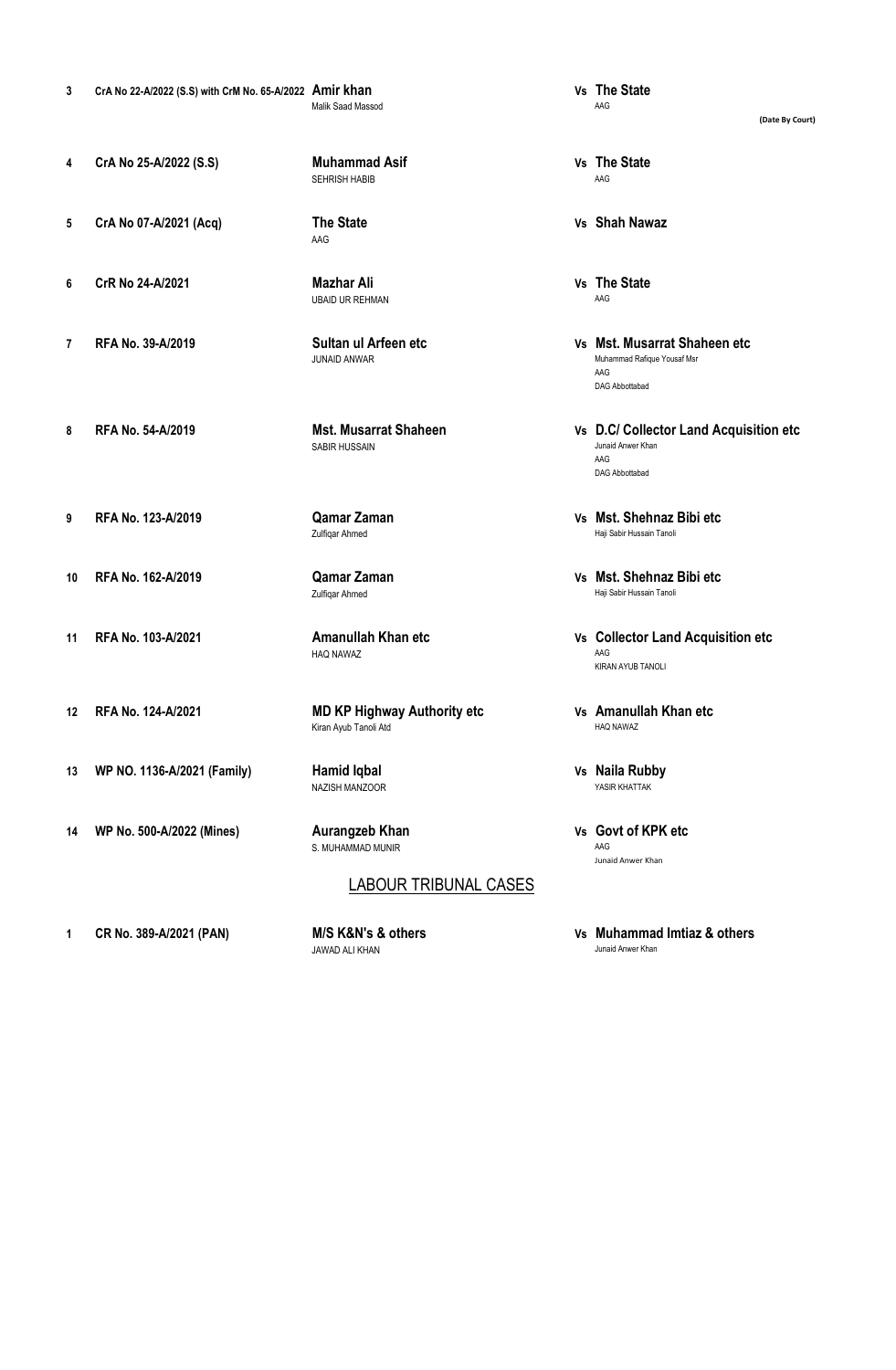**PESHAWAR HIGH COURT, ABBOTTABAD BENCH**

**SINGLE BENCH [SB] CAUSE LIST FOR MONDAY, THE 23rd, MAY, 2022**

**BEFORE MR. JUSTICE KAMRAN HAYAT MIANKHEL**

## MOTION CASES

| 1  | CMs No. 390 & 125-A/2022 in WP No. 1520-A/2021 | <b>Khalid Zaman</b><br>SHOUKAT ZAMAN<br><b>MALIK ASIF ALI</b>                        | Vs Zainab                                                        |
|----|------------------------------------------------|--------------------------------------------------------------------------------------|------------------------------------------------------------------|
| 2  | BCA No 224-A/2022                              | Haq Nawaz Khan<br>Sardar Nasir Aslam Khan                                            | Vs Dildar Sultan<br>(Date By Court)                              |
| 3  | <b>BCA No 225-A/2022</b>                       | Haq Nawaz Khan<br>Sardar Nasir Aslam Khan                                            | Vs Uzair Sultan<br>(Date By Court)                               |
| 4  | Cr.A No 96-A /2022 (Acq)                       | <b>Tahzeem Akhter</b><br>WAHEED JAN MUHAMMAD<br>Sardar Basharat                      | Vs Naheed Khan                                                   |
| 5  | CrA No 114-A/2022 (IDA)                        | <b>Fida Hussain Khan</b><br>Junaid Anwer Khan                                        | Vs Resham Khan etc                                               |
| 6  | RFA No. 63-A/2022                              | <b>Land Acquisition Collector etc</b><br>AHMED NAWAZ KHAN                            | Vs Sardar Fakhar uz Zaman etc                                    |
| 7  | RFA No. 64-A/2022                              | <b>Project Director NHA etc</b><br>AHMED NAWAZ KHAN                                  | Vs Sardar Fakhar uz Zaman etc                                    |
| 8  | RFA No. 65-A/2022                              | <b>Land Acquisition Collector etc</b><br>AHMED NAWAZ KHAN                            | Vs Mst. Resham Jan etc                                           |
| 9  | CR No. 102-A/2022                              | <b>Muhammad Saleem</b><br><b>AMJAD SATTI</b>                                         | Vs Iftikhar Khan Jadoon & others                                 |
| 10 | CR No. 114-A/2022                              | <b>Gulam Muhammad</b><br>Malik Muhammad Asif                                         | Vs Mst Bibi Basray                                               |
| 11 | CR No. 137-A/2022                              | <b>Muhammad Waseem Awan</b><br>Malik Muhammad Asif                                   | Vs Tamraiz Khan                                                  |
| 12 | CR No. 158-A/2022                              | <b>Muhammad Shafi</b><br>Muhammad Salim Awan                                         | Vs Muhammad Ajab                                                 |
| 13 | CR No. 165-A/2022 with CM 194/22               | <b>Abdul Sattar etc</b><br>Hafiz Iftikhar Ahmed Khan Atd<br><b>BAIL APPLICATIONS</b> | Vs Muhammad Jahangir etc                                         |
| 1. | Cr.M No 287-A/2022                             | <b>Nasir Awan</b><br>KAMAL FARID TANOLI                                              | Vs State etc<br>AAG                                              |
| 2  | Cr.M No 312-A/2022                             | <b>Muhammad Iqbal</b><br>ABDUL HASEEB                                                | Vs The State etc<br>AAG<br>(Date By Court)                       |
| 3  | Cr.M No 319-A/2022                             | Rafaqat<br>SARDAR JAVED                                                              | Vs The State etc<br>AAG<br><b>LIAQAT KHAN</b><br>(Date By Court) |

**4 Cr.M No 326-A/2022 Shahid Hussain Vs The State etc** SYED SHAHID MEHBOOB

AAG<br>ZOBIA KHALID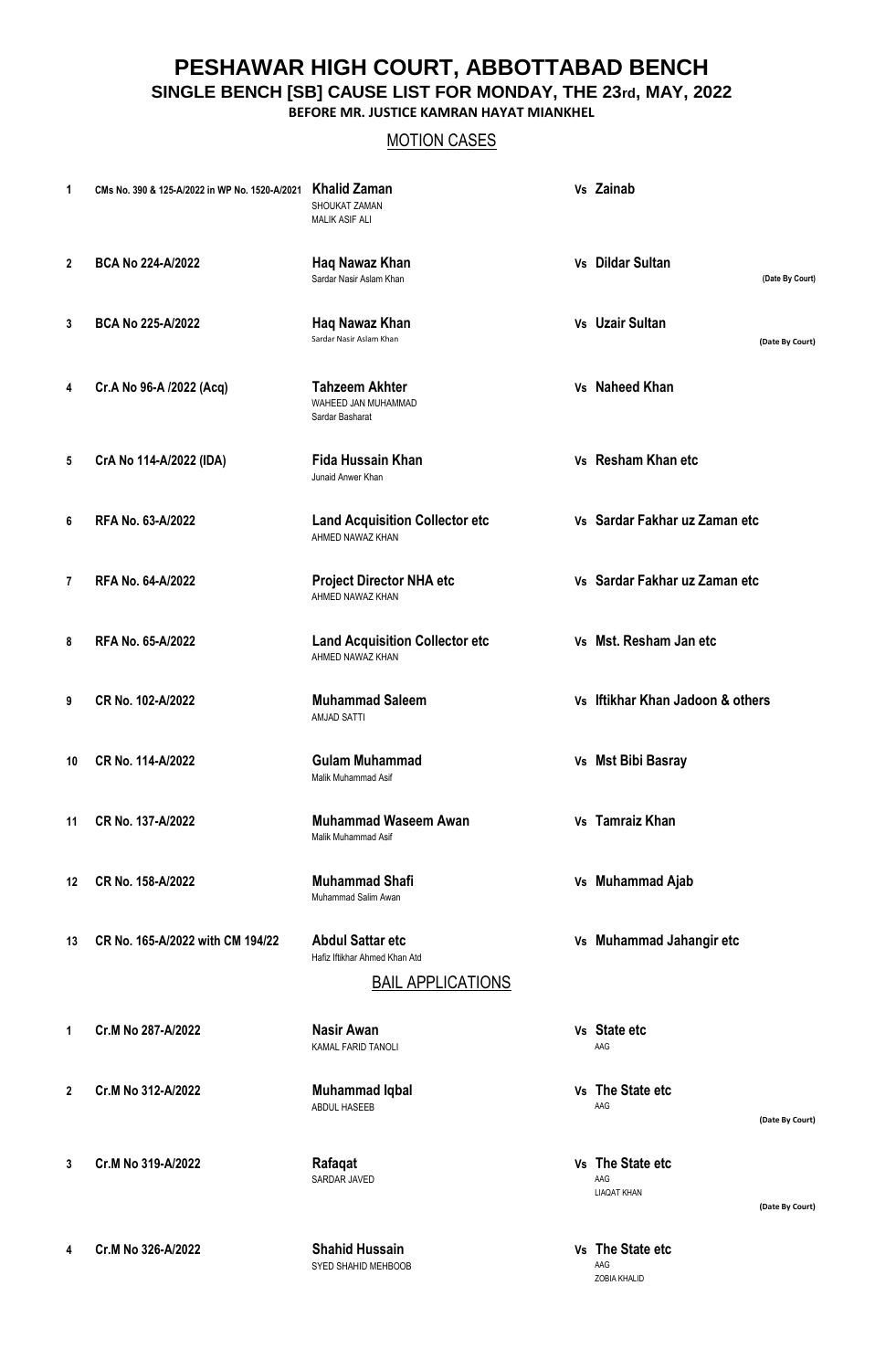- **2 CM No. 330/20 in RFA No. 359-A/2020 Mehmood Khan etc Vs Govt. of Khyber Pakhtunkhwa etc** QAZI OBAID UR REHMAN AAG ZAFAR IQBAL **3 RFA No. 360-A/2020 Mehmood Khan etc Vs Govt. of Khyber Pakhtunkhwa etc** ZAFAR IQBAL **1 CR No. 08-A/2004 Sahib Jan Vs Malik Icha (Date By Court) 2 CR No. 235-A/2009 Mst Tasleema Bibi & others Vs Muhammad Nisar & others 3 CR No. 234-A/2009 Mst Tasleema Bibi & others Vs Muhammad Nisar & others 4 CR No. 251-A/2009 Aftab Khan Vs Zardad Khan & others** MUHAMMAD WAJID KHAN MUHAMMAD NAWAZ KHAN **5 WP No. 364-A/2010 (Other) Jehangir Khan Vs Ahmed Saeed** Syed Sajjad Hassan Shah AAG AHMED FAROOQ KHAN **6 CR No. 472-A/2010 Muhammad Naseem Vs Saboor Alam (Date By Court) 7 WP NO. 383-A/2010 (Family) Mst Shahida Bibi Vs Muhammad Ramzan 8 CR No. 437-A/2011 Muhammad Shafique Vs Nazeer ul Haq` (Date By Court) 9 CR No. 71-A/2013 Syed Muzammal Shah & others Vs Gohar Aman & others (Date By Court) 10 CR No. 72-A/2013 Syed Muzammil Shah & others Vs Govt of KPK & others** TAHIR HUSSAIN LUGHMANI **TAHIR HUSSAIN LUGHMANI** (Date By Court) **11 RFA No. 27-A/2015 Syed Muzammil Shah etc Vs Alam Din etc (Date By Court)**
- **13 CR No. 16-A/2014 Muhammad Suleman & others Vs Mst. Tasneem Akhtar & others** MUHAMMAD SHAFIQUE AWAN AAG

DILDAR AHMED KHAN MUHAMMAD SHAFIQUE AWAN

TAHIR HUSSAIN LUGHMANI

Tahir Hussain Lughmani Msr

Haji Muhammad Yaqoob SAJID IQBAL

QAZI OBAID UR REHMAN AAG

NASIR AYUB KHAN

#### OLD NOTICE CASES

CIVIL MISC: APPLICATIONS(NOTICE)

- 
- 

**12 CR No. 132-A/2013 with CM No. 486/21 Qazi Abdul Qadoos Vs Qazi Shams ur Rehman**

Malik Muhammad Asif

TANVEER AHMED

Malik Muhammad Asif

Sardar Nasir Aslam Khan

Muhammad Ilyas Khan

Malik Muhammad Asif

AQEEL SARWAR

**5 CrM No 349-A/2022 Shoaib Ashraf Vs The state**

**1 CM No. 13/21 in FAO No. 01-A/2021 Mst. Shazi Bibi etc Vs Muhammad Bashir etc**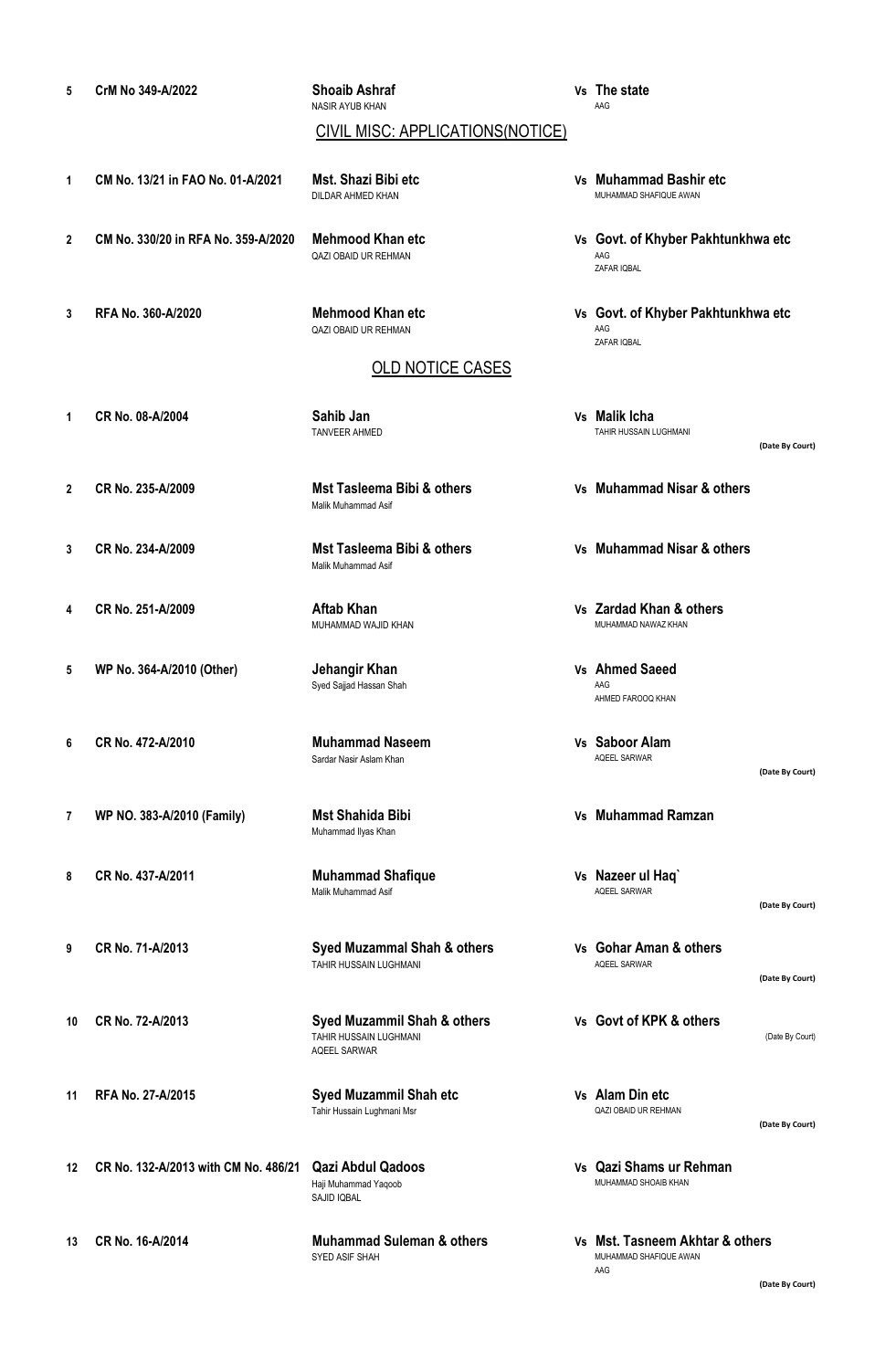**14 CR No. 141-A/2016 Muhammad Haroon Vs Mst Hajira & others** Sardar Asad Ali Chohan **15 WP NO. 750-A/2016 (Other/Mining) Feroz Mining Vs Govt. of Khyber Pakhtunkhwa etc** S. MUHAMMAD MUNIR **16 CR No. 290-A/2016 Govt of Pakistan, MOD, Rawalpindi Vs DG FWO HQ Rawalpindi & others** TAHIR HUSSAIN LUGHMANI<br>DAG Abbottabad MUHAMMAD SHOAIB KHAN **17 CR No.291-A/2016 Govt of Pakistan secretary MOD Rawalpindi Vs DG FWO HQ Chaklala Rawalpindi** TAHIR HUSSAIN LUGHMANI<br>DAG Abbottabad MUHAMMAD SHOAIB KHAN **18 CR No. 355-A/2017 Sikandar & others Vs Saed u Din & others** Syed Sajjad Hassan Shah Msr Junaid Anwer Khan **19 COC No. 03-A/2020 Sikandar & others Vs Saed u Din & others** JUNAID ANWAR Syed Sajjad Hassan Shah Msr MUNIR HUSSAIN **1 Rev Pet No. 03-A/2020 Qamar Zaman Vs Abdul Qayoom** SHOUKAT ZAMAN **2 WP No. 829-A/2019 (Family) Tauqeer Ahmed Vs Mst Shabana** Muhammad Zareed Qureshi, Atd **3 WP No. 931-A/2019 (F) Abdul Sammi etc Vs Tauqeer Ahmed etc** FIDA BAHADAR MUHAMMAD HASEEB ABBASI Muhammad Zareed Qureshi, Atd **4 WP NO. 947-A/2019 (Civil) Saain Vs Manzoor Ahmed** MALIK ASIF ALI SARADR WAQAR UL MULK **5 WP NO. 1136-A/2019 (Family) Fozia Irfan Vs Malik Shahzad** Javed Qureshi Amjad Satti Atd **6 WP NO. 1325-A/2019 (Family) Shakeel Ahmed Vs Dilshad Bibi etc** SHAHZAD AKBAR **7 WP NO. 1420-A/2019 Rashid Zaman Vs Wajida Bibi etc** MUHAMMAD IBRAHIM **1 BCA No 462-A2019 Muhammad Khursheed Vs Umer Ali etc** Muhammad Bilal Khan, Mansehra AAG OTHER NOTICE CASES PRE-ADMISSION NOTICE CASES

- 
- 

AAG **(Date By Court)**

**3 BCA No 710-A/2019 The State Vs Azhar Gul**

AAG **(Date By Court)**

**4 BCA No 503-A/2020 Muhammad Attiq Vs Muhammad Azam etc** Muhammad Bilal Khan, Mansehra AAG SHAD MUHAMMAD KHAN

#### **5 BCA NO 649-A/2020 Muhammad Atiq Vs Muhammad Javid etc**

Muhammad Bilal Khan, Mansehra AG

- 
- 
- 

**(Date By Court)**

**2 BCA No 709-A/2019 The State Vs Azhar Gul**